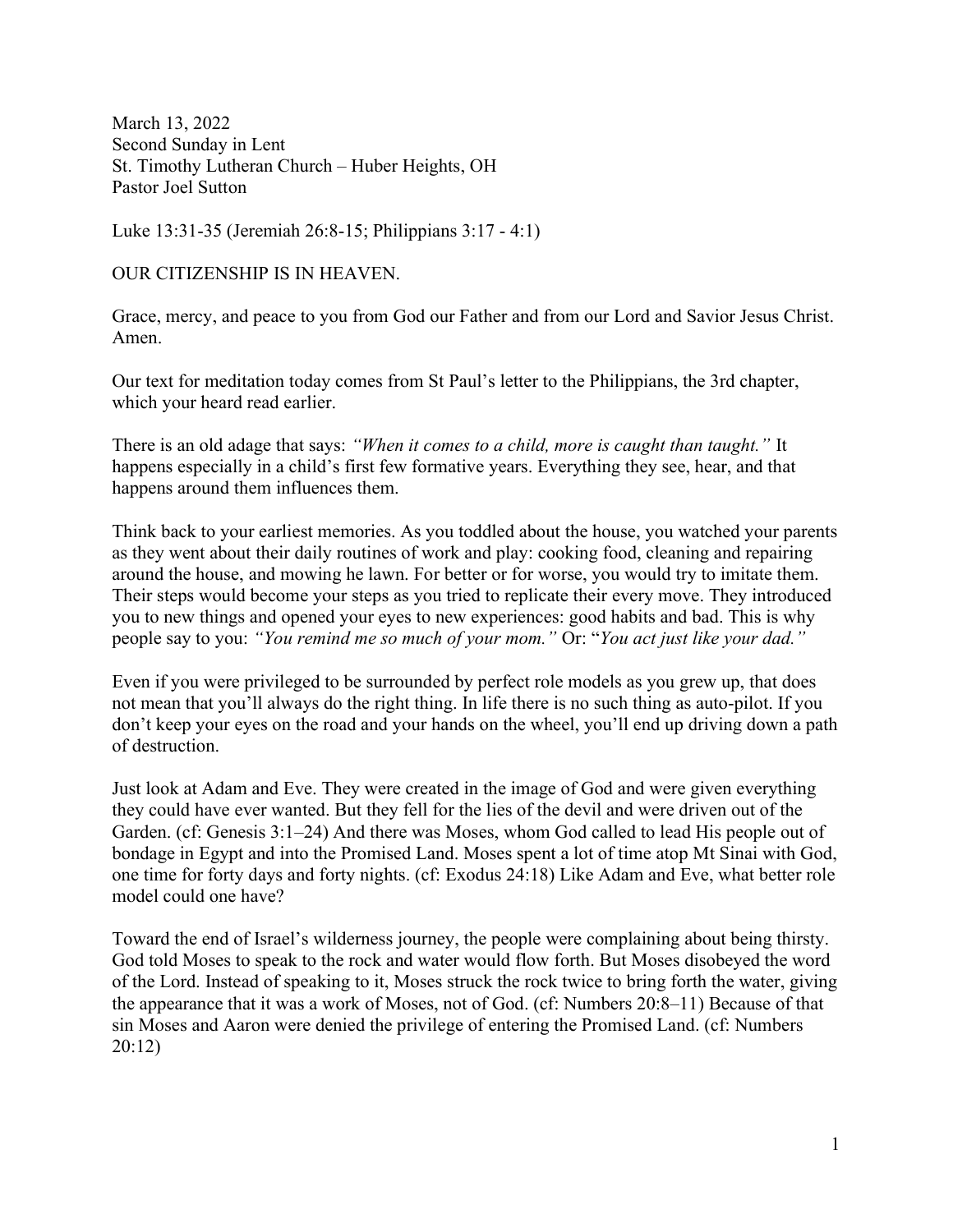The Bible is filled with people who had God and His prophets as their role models. The prophets were God's spokesmen, proclaiming the Word of the Lord. Even still, it was if the people would drive off into destruction. The Lord's prophets would repeatedly call His people to repent and return to the Lord or face His wrath. The Lord does not take pleasure in the death of anyone. He desires that all turn from their sin and live. (cf: Ezekiel 18:32) You sang these words earlier today from the prophet Joel:

## "Return to the Lord, your God, for He is gracious and merciful, slow to anger, and abounding in steadfast love..." (LSB 157 [cf: Joel 2:13])

To be sure, there is destruction for all who do not repent, return to the Lord, and seek Him with their whole heart and walk in his ways. We heard the people of Judah's reaction to Jeremiah's prophesy of the destruction to come in our Old Testament reading. (cf: Jeremiah 26:8-15) In our Gospel text, Jesus prophesied the destruction of Jerusalem and all who would not be gathered to Him. (cf: Luke 13:31-35) There is eternal ruin for all who do not trust alone in the Lord.

There are a lot of people who tempt you to take your eyes off your Savior and rather fix your eyes on the things of the world: climate change, wars and rumors of wars, and runaway inflation. They want you to live in fear of the ruin of worldly things. But while you are *in the world* you are not of the world! Your citizenship is in heaven. (cf: Philippians 3:20) You don't need to fear those who can kill the body but not the soul, rather fear Him who can destroy both soul and body in hell. (cf: Matthew 10:28) Fix your eyes on Jesus, the founder and perfecter of your faith. (cf: Hebrews 12:2)

In our epistle reading St Paul speaks of many whose ultimate end is destruction of body and soul in hell. Just as the people in the days of Jeremiah and Jesus were unwilling to repent and return to the Lord, so also was the case in Paul's day. Many chose to live as enemies of the cross of Christ. Paul is writing to:

"... all the saints in Christ Jesus who are at Philippi..." (Philippians 1:1) … and writes to baptized saints of all times and places. The main theme of His letter is, in his words, is:

## "... let your manner of life be worthy of the gospel of Christ..." (cf: Philippians 1:27)

… and he holds himself and Jesus as examples to imitate. It is a bit ironic that the same man who called himself "chief of sinners" would also tell people to imitate him. (cf: 1 Timothy 1:16) But when Paul offers himself as an example to follow, he is not being hypocritical or vain. He knows that he is a forgiven sinner, not some super-saint who did no wrong. (cf: 1 Corinthians 15:9–10) Paul knew that it was only by the grace of God that he was saved and able to live a godly life – and – he was quick to give all the glory to God. (cf: Romans 7:25; Ephesians 2:8)

Just prior to our text Paul warns the Philippian Christians of the **Judiazers**, that is, the Jewish Christians who insisted that the Gentiles must be circumcised to be saved. (cf: Philippians 3:2) He calls them evildoers because by teaching that works of the Law were required, it obscured the need of Christ for salvation. It was like falsely saying: "Jesus' death and resurrection isn't enough to save you. You need to help yourself over the finish line into heaven by your own works."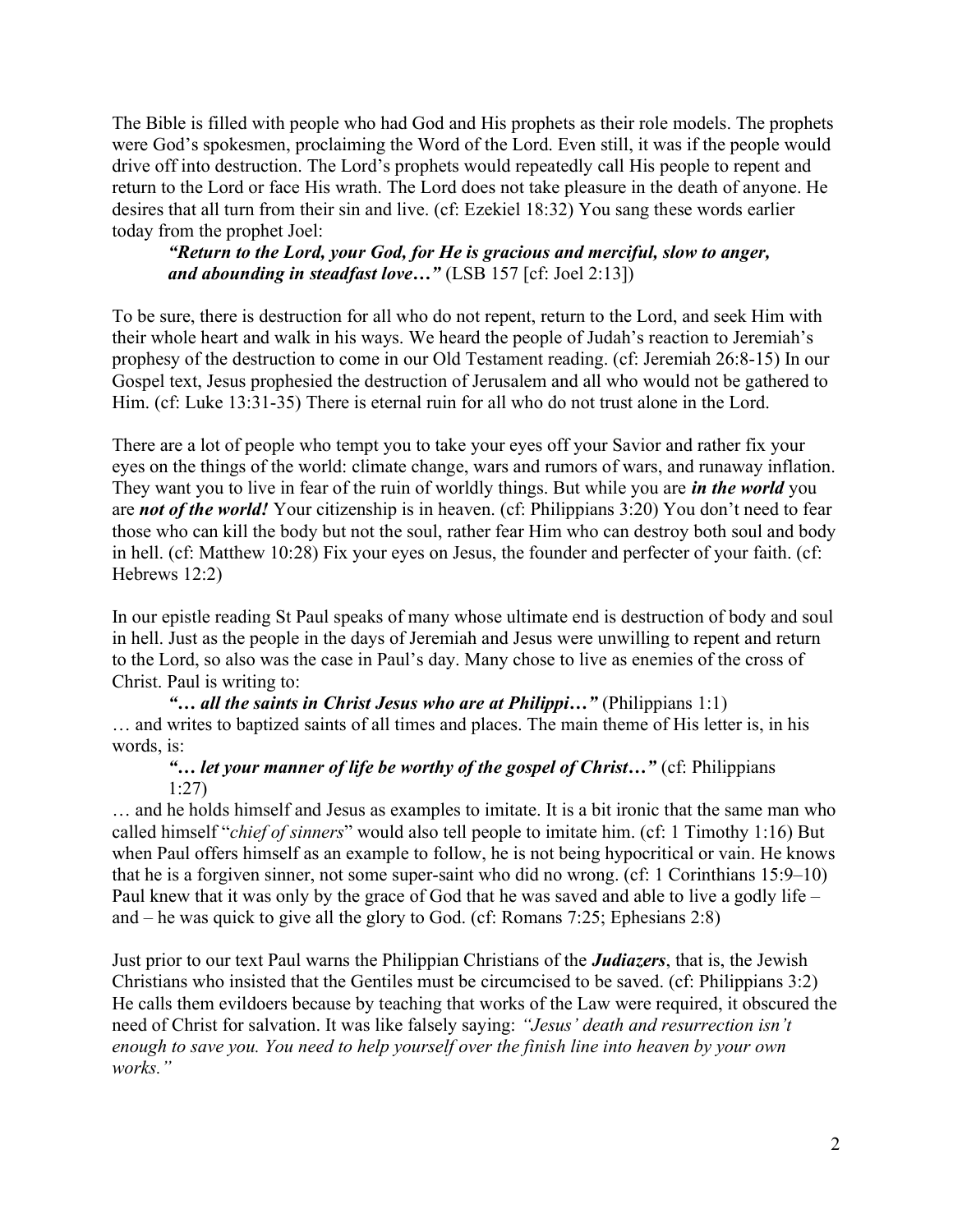He goes on to tell them that at one time in his life, he was blameless so far as the Law was concerned. (cf: Philippians 3:4–6) But the Holy Spirit revealed to Him that personal righteousness doesn't come from the Law but from Christ alone by faith in Him alone. (cf: Philippians 3:9) Whatever gain he had he previously had he now counted as loss for the sake of Christ. He counted everything else as garbage so that he may gain Christ. (cf: Philippians 3:7–8) He says:

## $117$  Brothers, join in imitating me, and keep your eyes on those who walk according to the example you have in us." (Philippians  $3:17$ )

Even if you are privileged to be surrounded by good Christian role models, even today, that does not mean that you'll always do the right thing. Even those of us who have citizenship in heaven are tempted by the trinkets, trappings, and desires of the world. Plus, we have modern day Judaizers who proclaim the same false Gospel of works righteousness. We have others who preach a false gospel of: "Eat, drink, and make merry for tomorrow we die." (cf: 1 Corinthians 15:32) Like Adam and Eve, and Moses, and those enemies of the cross in Paul's day, you and I can quickly be deceived by the devil. Paul says:

 $119$  Their end is destruction, their god is their belly, and they glory in their shame, with minds set on earthly things." (Philippians  $3:19$ )

The destruction of which Paul speaks is eternal damnation. Apart from Christ there is nothing but a fearful expectation of judgment in hell. (cf: Hebrews 10:27) Like God warned our ancestors of the tree in the Garden:

"... for in the day that you eat of it you shall surely die." (Genesis  $2:17$ ) And as Jeremiah warned Judah of the destruction to come saying: "This house shall be like Shiloh, and this city shall be desolate, without inhabitant…" (Jeremiah 26:9) And as Jesus lamented over Jerusalem:  $135$  Behold, your house is forsaken...." (Luke 13:35)

Every day people become secure in their sin and fall from faith. **Their god is their belly.** They devour whatever looks appealing and works for their own advantage. They glory in their shame as they live open sinful and unrepentant lives and encourage you to do the same. Their minds are set on earthly things because they have been deceived that all that matters is what can be seen and enjoyed in this world. If that is you, head the warnings of the prophets. The Lord takes no pleasure in the death of anyone – but – He desires that all turn from their sin and live. (cf: Ezekiel 18:32) So repent of your sin and:

"Return to the Lord, your God, for He is gracious and merciful, slow to anger, and abounding in steadfast love..." (LSB 157 [cf: Joel 2:13])

 $"$ <sup>9</sup> If we confess our sins, [God] is faithful and just to forgive us our sins and to cleanse us from all unrighteousness." (1 John 1:9)

Paul writes:

 $\mathcal{L}_{\mathcal{L}}$ 

"… our citizenship is in heaven, and from it we await a Savior, the Lord Jesus Christ,  $^{21}$  who will transform our lowly body to be like his glorious body, by the power that enables him even to subject all things to himself." (Philippians 3:20– 21)